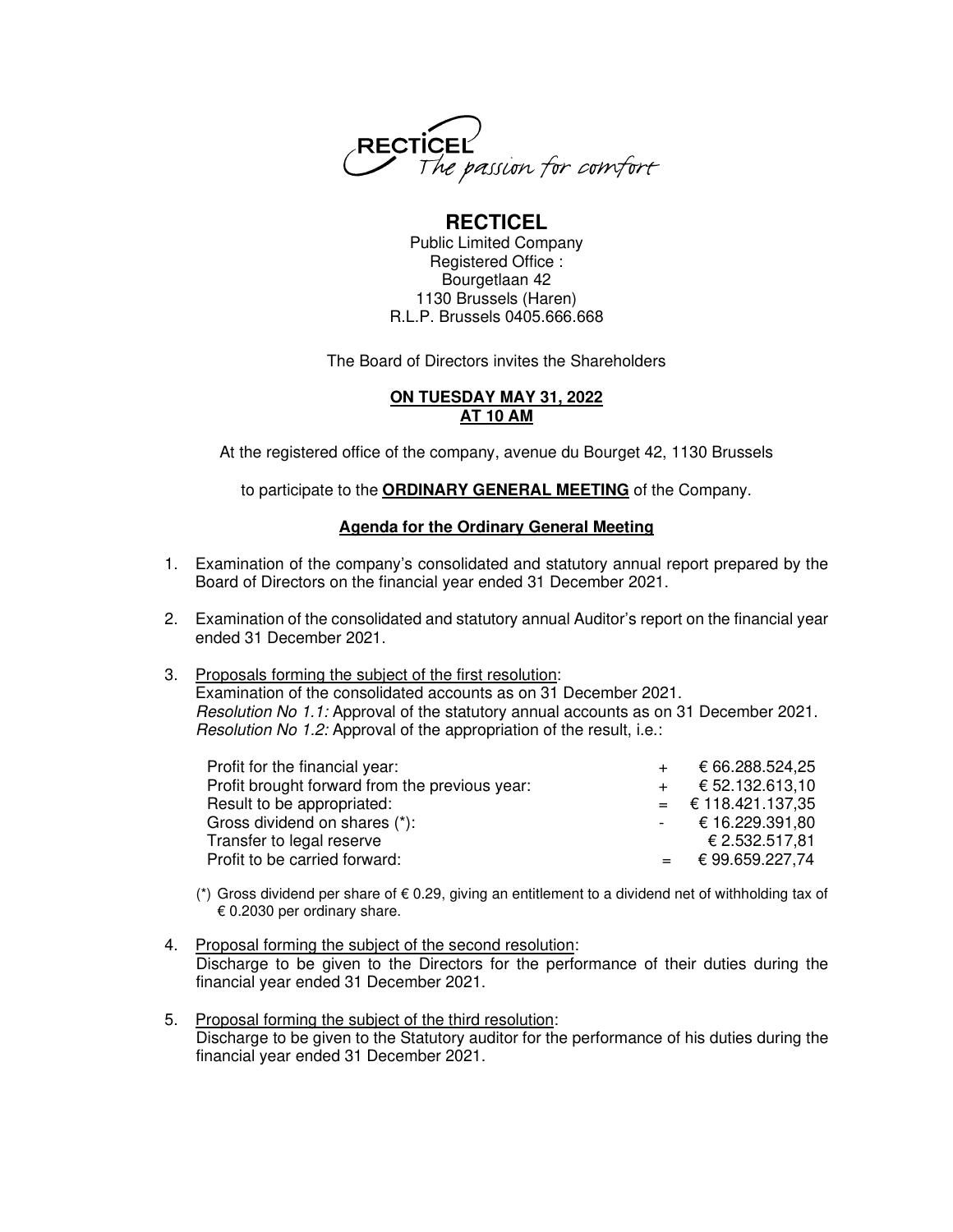# 6. Proposals forming the subject of the fourth resolution:

Resolution  $n^{\circ}$  4.1. : Renewal of the mandate of THIJS JOHNNY BV, permanently represented by Mr. Johnny THIJS, as non-executive and independent director for a new term of one year ending after the Ordinary General Meeting of 2023.

Resolution  $n^{\circ}$  4.2. : Renewal of the mandate of OLIVIER CHAPELLE BV, permanently represented by Mr. Olivier CHAPELLE as executive director for a new term of three year ending after the Ordinary General Meeting of 2025.

Resolution  $n \circ 4.3$ . : Renewal of the mandate of MOROXCO BV, permanently represented by Ms Elisa VLERICK, as non-executive and independent director for a new term of three year ending after the Ordinary General Meeting of 2025.

Resolution  $n^{\circ}$  4.4. : Renewal of the mandate of IMRADA BV, permanently represented by Ms Ingrid MERCKX, as non-executive and independent director for a new term of three year ending after the Ordinary General Meeting of 2025.

Resolution  $n^{\circ}$  4.5. : Acceptation of the resignation of Ms Carla SINANIAN as non-executive and independent director, with effect on 12 January 2022. It was decided not to replace her.

Resolution  $n^{\circ}4.6$ . : Acceptation of the resignation of COMPAGNIE DU BOIS SAUVAGE S.A., permanently represented by Mr. Frédéric VAN GANSBERGHE, as non-executive director, with effect on 23 February 2022. In accordance with article 18 of the articles of association, COMPAGNIE DU BOIS SAUVAGE NV will be replaced by BALTISSE NV, permanently represented by Filip BALCAEN, as from March 9, 2022.

Resolution  $n^{\circ}4.7.$ : Acceptation of the resignation of COMPAGNIE DU BOIS SAUVAGE SERVICES S.A., permanently represented by Mr. Benoit DECKERS, as non-executive director, with effect on 23 February 2022. It was decided not to replace it.

Resolution  $n^{\circ}4.8$ . : Confirmation of the appointment of BALTISSE N.V., permanently represented by Mr. Filip BALCAEN as non-executive director for a term of three year ending after the Ordinary General Meeting of 2025.

## 7. Proposals forming the subject of the fifth resolution:

Resolution  $n^{\circ}$  5.1. : Confirmation as independent director of THIJS JOHNNY BV, permanently represented by Mr. Johnny THIJS within the meaning of article 7:87 of the Companies and Associations Code. Both Mr. Johnny THIJS and THIJS JOHNNY BV meet all criteria as stated in article 7:87 of the Companies and Associations Code (as further elaborated in the field of functional, family and financial criteria as provided by principle 3.5. Of the Corporate Governance Code 2020).

Resolution  $n^{\circ}$  5.2. : Confirmation as independent director of MOROXCO BV, permanently represented by Ms. Elisa VLERICK within the meaning of article 7:87 of the Companies and Associations Code. Both Ms. Elisa VLERICK and MOROXCO BV meet all the criteria as stated in article 7:87 of the Companies and Associations Code (as further elaborated in the field of functional, family and financial criteria as provided for by principle 3.5. Of Corporate Governance Code 2020).

Resolution  $n^{\circ}$  5.3. : Confirmation as independent director of IMRADA BV, permanently represented by Ms. Ingrid MERCKX within the meaning of article 7:87 of the Companies and Associations Code. Both Ms. Ingrid MERCKX and IMRADA BV meet all the criteria as stated in article 7:87 of the Companies and Associations Code (as further elaborated in the field of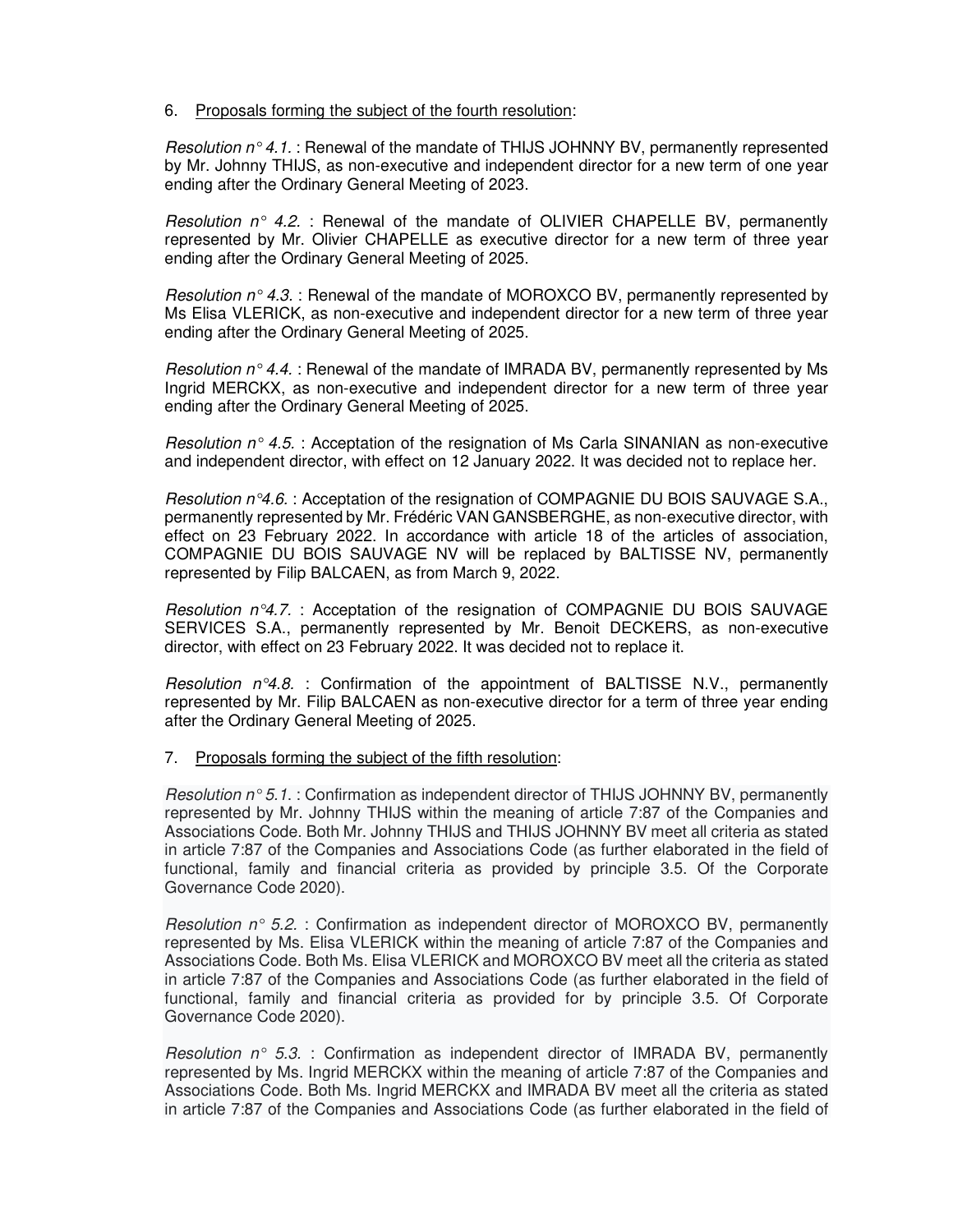functional, family and financial criteria as provided for by principle 3.5. Of Corporate Governance Code 2020).

## 8. Proposals forming the subject of the sixth resolution:

 Examination of the remuneration report for financial year 2021, as referred to in the corporate governance statement.

Resolution No 6.1. : Approval of the remuneration report 2021.

Resolution No 6.2. : Fixing and approval of the Directors' emoluments for 2022, i.e.:

- − A single fixed indemnity for Directors of € 15,000 a year and for the Chairman of the Board of Directors of  $\epsilon$  30,000 a year;
- − Directors' fees of € 2,500 per meeting and for the Chairman of the Board of Directors of  $\epsilon$  5,000 per meeting.

Resolution No 6.3. : Fixing of the amount of fees for the members of the Audit Committee for 2022 at  $\epsilon$  2,500 per meeting and for the Chairman of the Audit Committee at  $\epsilon$  5,000 per meeting.

Resolution No 6.4. : Fixing of the amount of fees for the members of the Remuneration and Nomination Committee for 2022 at  $\epsilon$  2,500 per meeting and for the Chairman of the Remuneration and Nomination Committee at € 5,000 per meeting.

 In respect of the provisions laid down under Article 7:91 of the Companies and Associations Code concerning variable remuneration for the members of the Management Committee and the need to spread variable remuneration payments over a three year period in case certain thresholds are passed, the Board of Directors states the following:

- The principle of a spread over a three year period of variable remuneration payment would be applicable to the Managing Director and CEO, Olivier Chapelle SPRL, as well as all other members of the Management Committee. They would not stay below the 25% threshold ;
- The Remuneration and Nomination Committee and the Board of Directors reviewed the situation and are of the opinion that, considering the cyclical nature of the business, it would remain in the best interest of the company to allow a deviation.

Taking the above into consideration and since the target variable remuneration bonus payout for the Managing Director and CEO, as well as the other members of the Management Committee, surpasses the 25% maximum threshold, the Board of Directors proposes to the General Shareholders' meeting to approve the said deviation from the principle of a spread over three years and hence allow the full payment of the variable remuneration within a shorter period.

Resolution No 6.5. : Approval of the deviation from the principle of a spread over three years and to allow, given the cyclical nature of the business, the full payment of the variable remuneration within a shorter period for the benefit of the Managing Director and CEO, Olivier Chapelle SPRL, as well as for the benefit of all other members of the Management Committee.

9. Proposal forming the subject of the seventh resolution:

New edition of the Recticel Group Stock Option Plan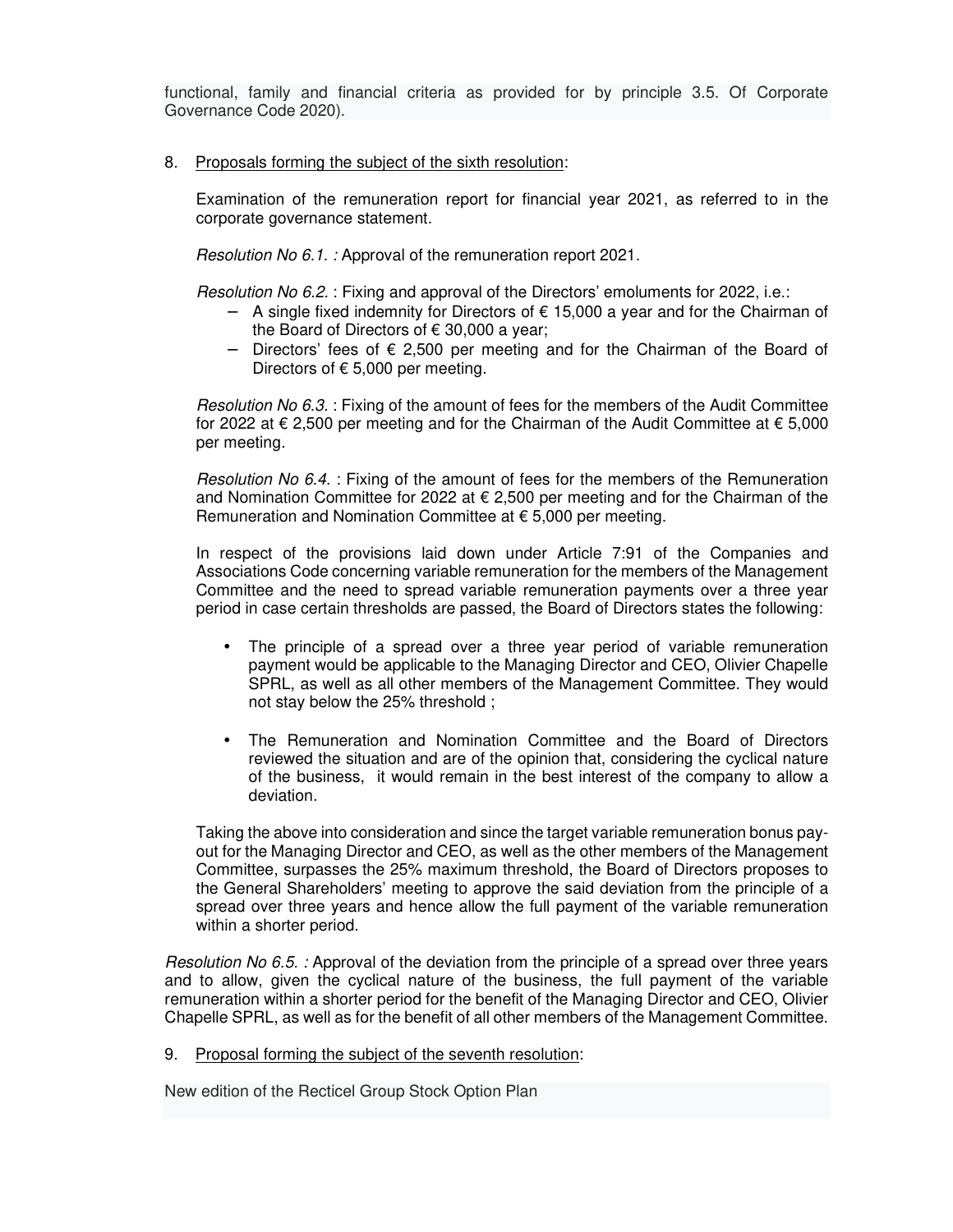The Board of Directors intends to issue a new edition of the Recticel Group Stock Option Plan in 2022 within the framework of the authorized capital, as in previous years. It requests the approval of the General Meeting for this, not because this would be required by law, but in accordance with the principles of corporate governance.

*Resolution n° 7.1.* The Meeting approves the Board of Directors to issue, if appropriate, a new edition of the Recticel Group Stock Option Plan for the benefit of the senior executives of the Recticel Group. If the Board of Directors so decides, this new edition will include the issuance of up to 360,000 warrant or options, with an exercise period of three to a maximum of nine years and an unavailability period of three years, and which will be granted free of charge to the beneficiaries. The issue price will be determined by the Board of Directors in accordance with the Companies and Associations Code.

#### 10. Proposal forming the subject of the eighth resolution:

The Recticel Group Stock Option Plan May 2011 (Warrant plan May 2011) issued by the Board of Directors contains a clause 6.2. which allows the beneficiary to immediately exercise the warrants in the event of a change of control (i.e. a transfer, through one or more transactions, of more than fifty percent (50%) of the voting rights) or a public takeover bid, in as the case may be under the conditions determined by the Board of Directors.

Resolution  $n^{\circ}$  8.1. : Following the issue by the Board of Directors of the Recticel Group Stock Option Plan May 2021 (Warrant plan May 2021), approval in accordance with article 7: 151 of the Companies and Associations Code of clause 6.2. in the aforementioned Recticel Group Stock Option Plan.

## **PRACTICAL PROVISIONS**

#### **Registration and confirmation of attendance**

In order to attend the general meeting or to be represented and exercise voting rights, every shareholder must fulfil the two conditions set out below:

#### **Registration**

Shareholders must be registered as shareholders on 17 May 2022 at midnight (Belgian time) (**Registration Date**), either by entry in the register of nominative shares of the Company, or by entry on the accounts of a recognized accountholder or a clearing institution.

#### **COVID-19 measures**

In light of the Covid-19-pandemic, the following will apply:

The Company will only be able to grant access to the premises of the general meeting to shareholders, proxy holders and other persons to the extent public are permitted by the competent authorities on the moment of the general meeting. As a result, there is a risk that participation in person to the general meeting may not be possible.

It is possible that travelling to the place of the general meeting to attend is subject to special conditions or restrictions, particularly for shareholders not located in the region of the place of the general meeting. Shareholders are requested to research and comply with any such conditions or restrictions.

#### **Confirmation of attendance**

Shareholders must, before or at the latest on 25 May 2022, notify their intention to participate in the general meeting:

electronically on the Lumi platform via the link www.lumiconnect.com (in the case of dematerialized shares, whether or not through the intervention of a financial intermediary acting on instruction of the shareholder);

• by e-mail to the Company, at companysecretary@recticel.com through the notice of registration that is available at the seat of the Company and on the Company's website; or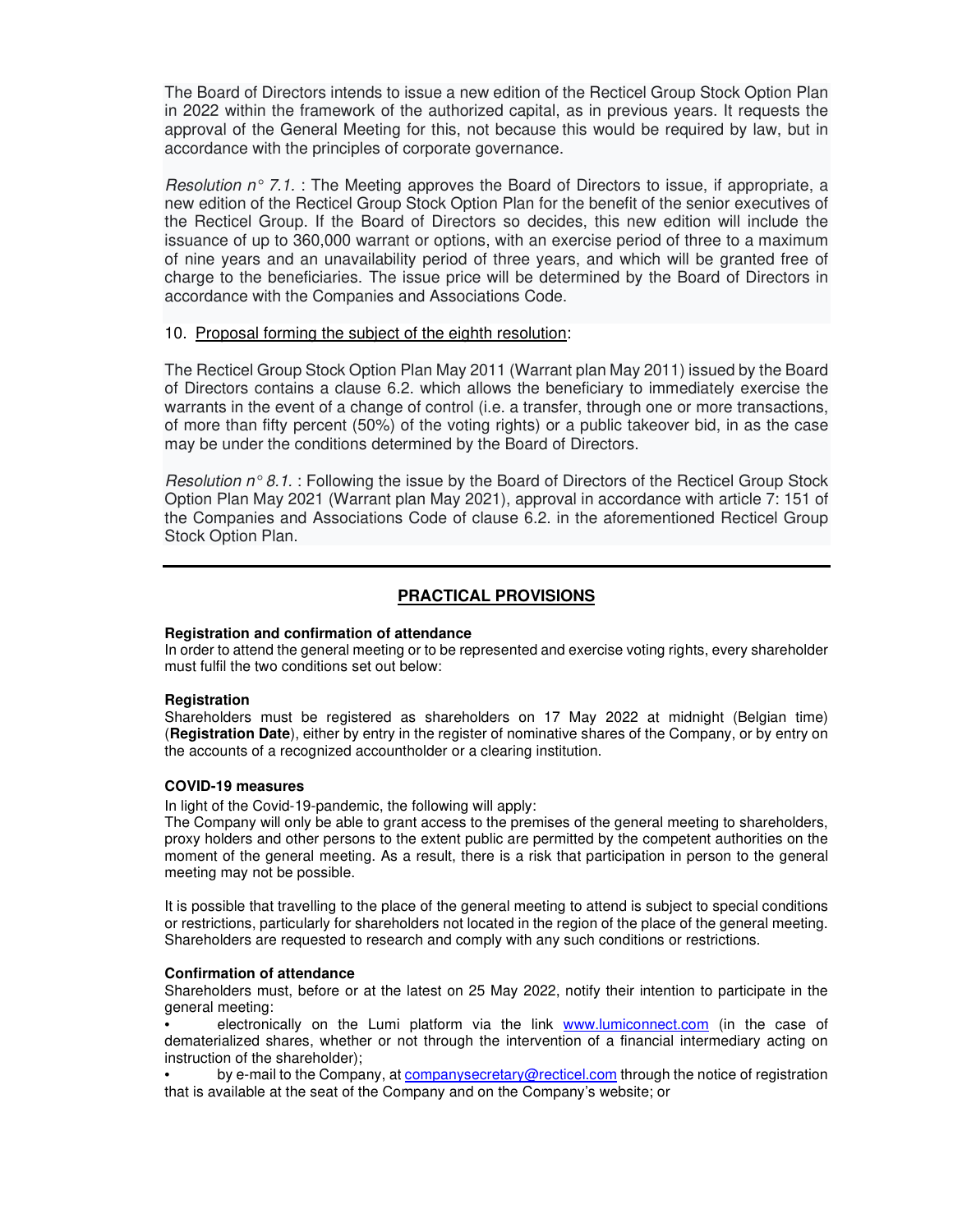• by post addressed to Recticel SA/NV, Bourgetlaan 42, 1130 Brussels (Haren), Belgium, to the attention of the Chief Financial & Legal Officer, through the notice of registration that is available at the seat of the Company and on the Company's website.

Holders of dematerialized shares who have not registered via the Lumi platform must attach a certificate to the notification, delivered by the recognized account holder or clearing institution, evidencing the number of dematerialized shares registered in the name of the shareholder on its accounts on the Registration Date, which such shareholder has indicated that it wants to participate with at the general meeting.

The holders of subscription rights, who may attend the general meeting with an advisory vote, pursuant to Article 7:135 of the BCCA, are requested to comply with the formalities of registration and prior notification referred to above.

Only those being registered as shareholders on the Registration Date shall have the right to attend and vote at the general meeting.

#### **Participation**

The shareholder who fulfilled the admission requirements can participate in the general meeting as follows: (i) personally, (ii) online, (iii) by proxy (written or electronic) or (iv) by letter. Shareholders can notify their intention in this respect on the Lumi platform.

#### **(i) Personally**

Each shareholder has the right to participate to the general meeting in person.

To allow an efficient registration process, the shareholders or their proxy holders who personally attend the general meeting in person are requested to register by 9.30 am CET at the latest (half an hour before the start of the general meeting). The natural persons attending the general meeting in their capacity as shareholder, proxy holder or representative of a legal entity may be requested to provide evidence of their identity. In addition, the representatives of legal persons must provide the documents that determine their status as legal representative or proxy holder.

#### **(ii) Online voting**

Shareholders who participate digitally will have the possibility to vote electronically during the general meeting. More information on this can be found on the Lumi platform, using the link www.lumiconnect.com.

#### **(iii) Powers of attorney**

Each shareholder can be represented by a proxy holder at the general meeting. The shareholder who wishes to be represented by proxy must deliver a power of attorney in written or electronic form on 25 May 2022 at the latest, as set out below:

o the electronic power of attorney is available to the shareholders who have registered electronically, by using the Lumi platform, using the link www.lumiconnect.com, where the shareholder can issue a proxy with voting instructions via an electronic form.

o the written power of attorney:

• the model of power of attorney that is made available by the board of directors (i) at the office of the Company and (ii) on the website of the Company (www.recticel.com) must be used;

• the dated and signed power of attorney must reach the Company, (i) by e-mail to companysecretary@recticel.com, or (ii) by post at Recticel SA/NV, Bourgetlaan 42, 1130 Brussels (Haren), Belgium, to the attention of the Chief Financial & Legal Officer.

The appointment of a proxy holder must be made in accordance with the applicable rules of Belgian law, including the rules on conflicts of interest. In addition, the shareholders must meet the admission requirements as described above.

## **(iv) Voting in advance**

Each shareholder further has the right to cast its votes in advance by letter or electronically, as set out below:

o the advance electronic vote must be cast on the Lumi platform, using the link www.lumiconnect.com, no later than 25 May 2022.

o For the vote by letter, use must be made of the form made available by the board of directors (i) at the office of the Company and (ii) on the website of the Company (www.recticel.com). The form for voting by letter must be validly signed. The form must reach the Company by post on 25 May 2022 at the latest at Recticel SA/NV, Bourgetlaan 42, 1130 Brussels (Haren), Belgium, to the attention of the Chief Financial & Legal Officer, or by e-mail to companysecretary@recticel.com.

In addition, the shareholders must meet the admission requirements as described above.